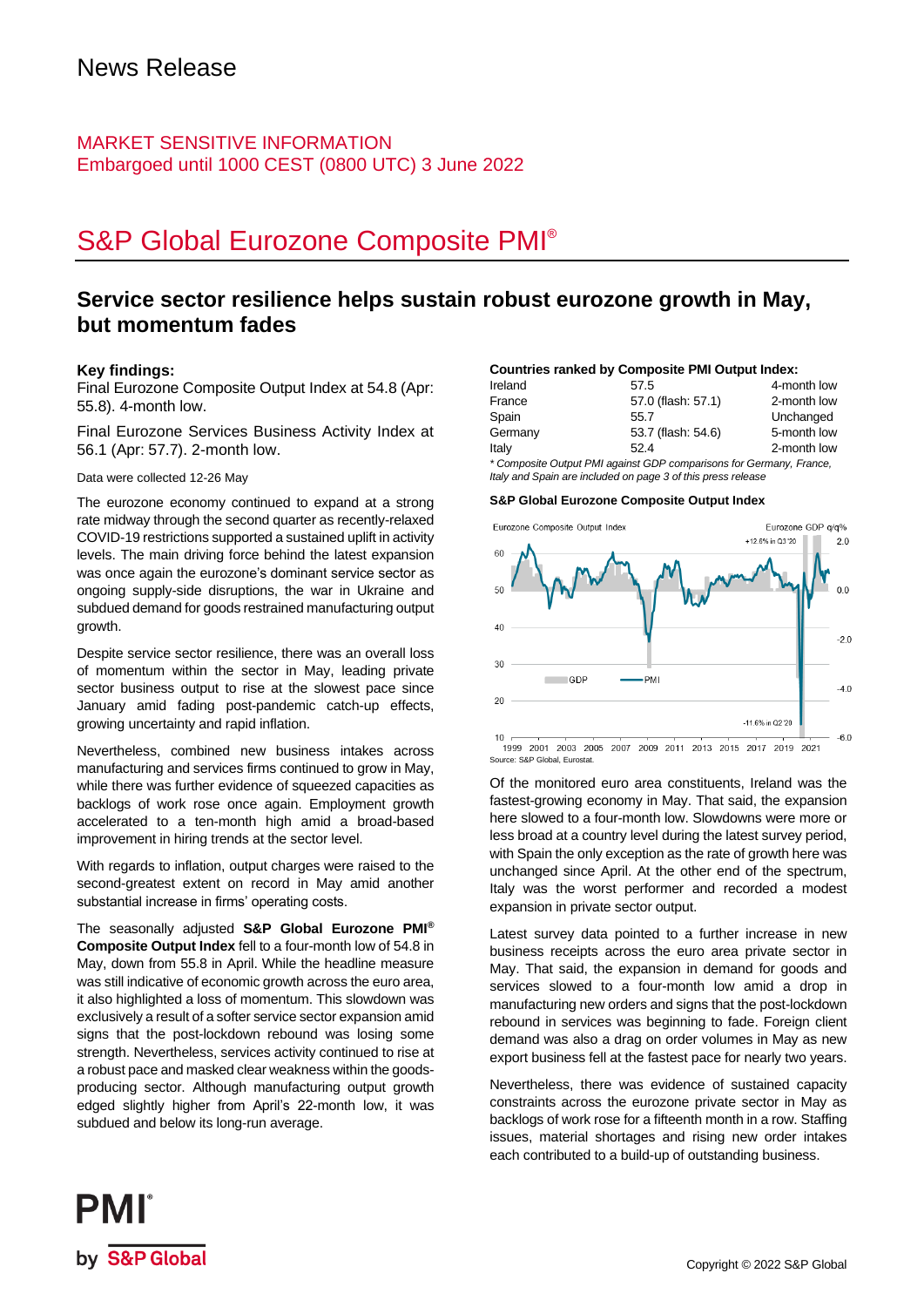## News Release

To help work through backlogs and accommodate for anticipated demand, private sector employment across the euro area increased during May. In fact, the rate of job creation accelerated to a ten-month high.

However, business confidence eased slightly and was among the weakest seen since mid-2020. The war in Ukraine, rising prices, supply frictions and a general slowdown in the economy were cited as concerns by surveyed companies.

On the prices front, latest survey data continued to highlight severe inflationary pressures across the euro area. Although the increase in input costs was the slowest for three months, it was faster than anything seen prior to this. Rising wage and energy bills were accompanied by higher raw material and fuel costs, according to firms. To protect margins, prices charged were raised during May. Overall, the rate of output price inflation was the second-steepest on record and surpassed only by that seen in April.

### S&P Global Eurozone Services PMI®

The S&P Global Eurozone PMI Services Business Activity Index posted 56.1 in May. Although this marked a decline from 57.7 in April, it was consistent with euro area services activity rising at a strong rate. Furthermore, it signalled the second-fastest expansion in services output since last September.

New business intakes continued to rise across the service sector in May, supported by a renewed increase in new orders from overseas customers. That said, overall demand for services rose at a slower rate when compared to April.

Nevertheless, capacity pressures intensified, as signalled by a faster rise in backlogs of work. The rate of accumulation in work-in-hand was the fastest for ten months. To boost activity levels, employment was raised to the quickest extent since July 2007.

Meanwhile, there was a further steep rise in operating expenses, leading firms to increase prices for the provision of services across the euro area at a sharp pace. Overall, the rate of output price inflation was the second-fastest on record behind April's peak.

Commenting on the final Eurozone Composite PMI data, **Chris Williamson**, Chief Business Economist at S&P Global Market Intelligence said:

*"Strong demand for services helped sustain a robust pace of economic growth in May, suggesting the eurozone is expanding an underlying rate equivalent to GDP growth of just over 0.5%.*

*"However, risks appear to be skewed to the downside for the coming months. The manufacturing sector remains worryingly constrained by supply shortages and businesses and households alike remain beset by soaring costs. There are also signs that the boost to the economy from pent-up demand for services as pandemic restrictions are relaxed is starting to fade.*

*"Unsurprisingly, business confidence has slipped lower and is among the gloomiest since the early pandemic lockdowns, as companies scale back their expectations for growth in the coming year.* 

*"The near-term fate of the eurozone economy will therefore depend on the extent to which a fading tailwind of pent-up demand can offset the headwinds of geopolitical uncertainty amid the Ukraine war, supply chain disruptions and the rising cost of living, the latter likely exacerbated by tightening monetary conditions. Clearly the coming months will be challenging for the region and an economic downturn cannot be ruled out despite the encouraging service sector expansion."*

-Ends-

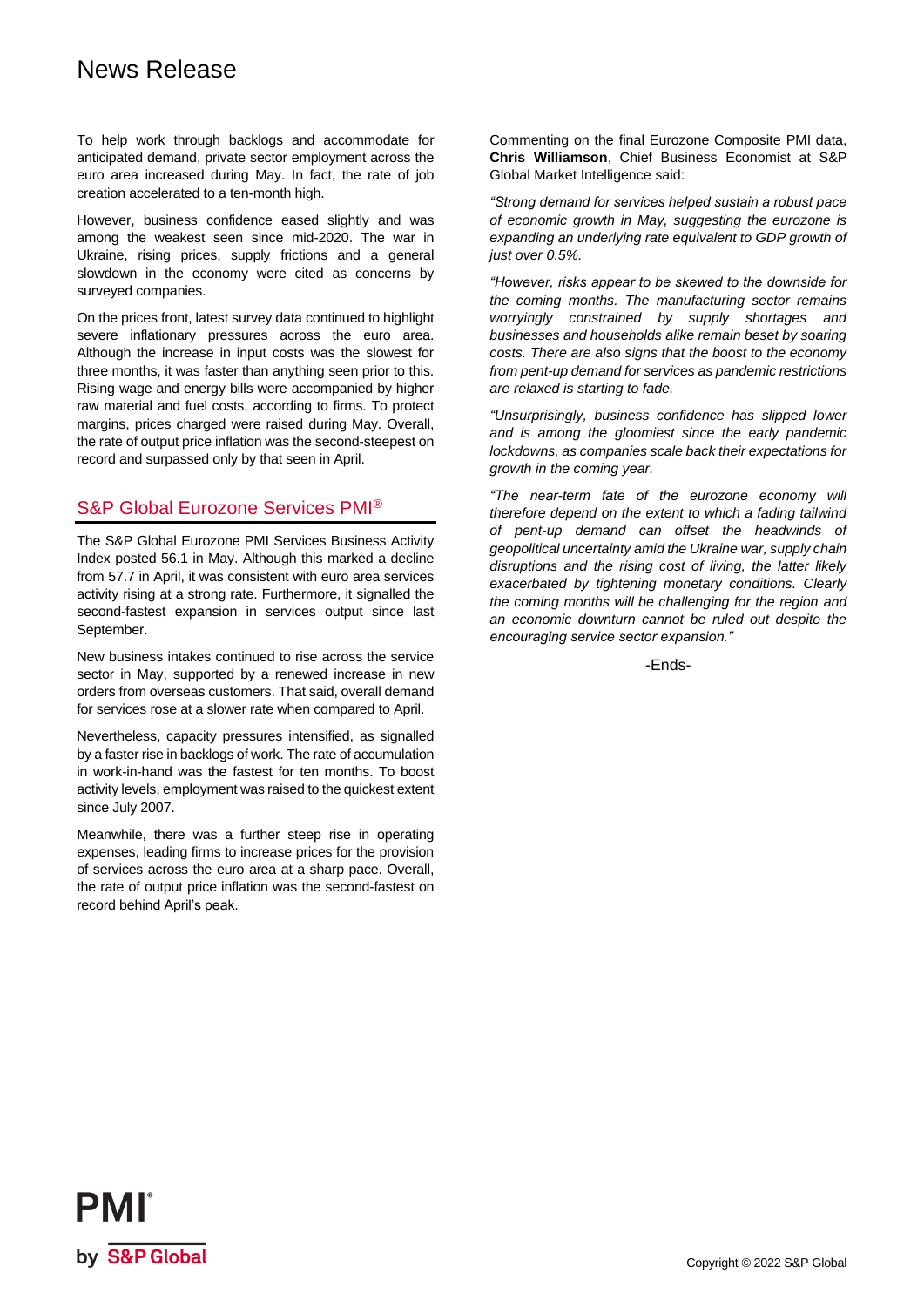## News Release

#### **France**



#### **Italy**



#### **Spain**



#### **Germany**